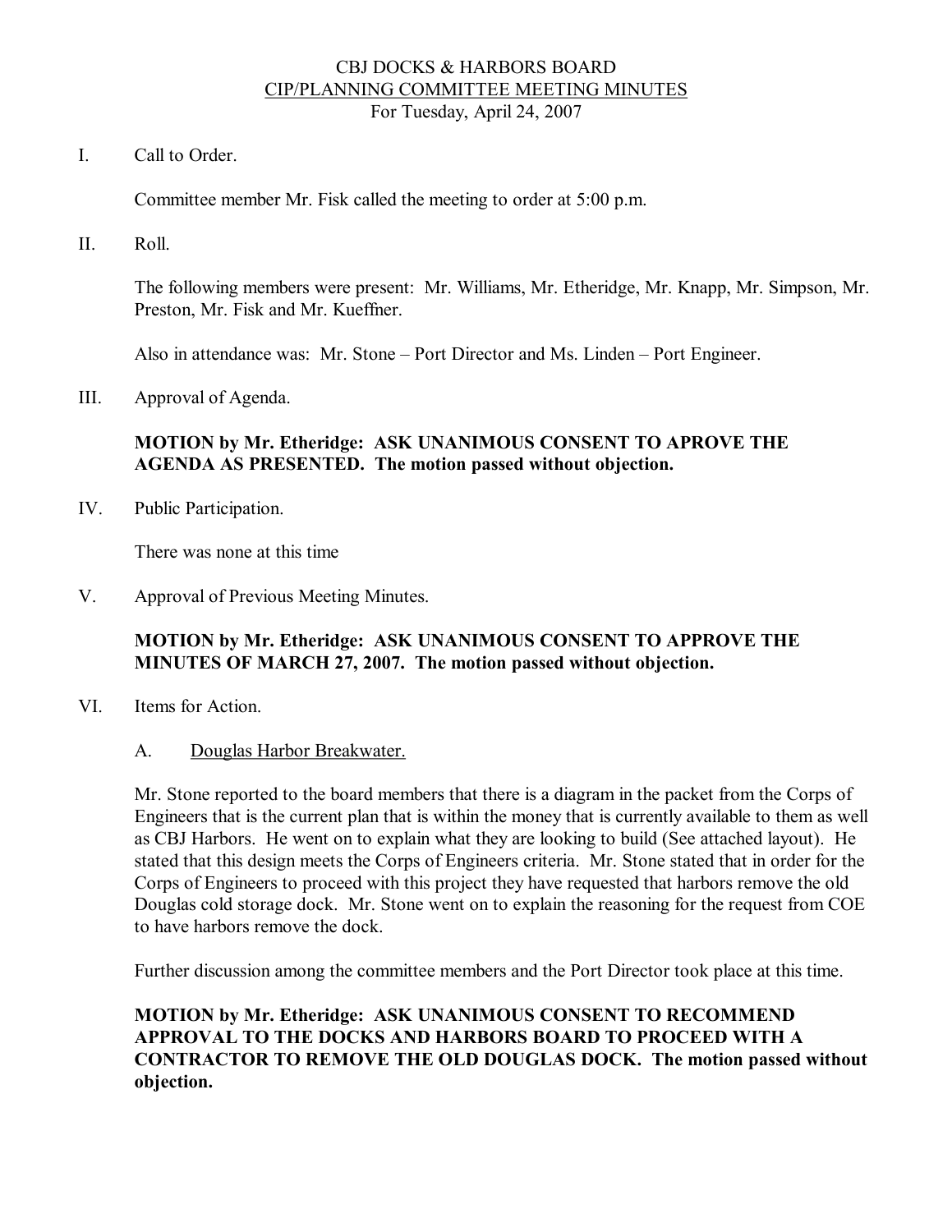### B. Auke Bay Loading Facility Additional Engineering Services.

Ms. Linden reported to the committee members that at the last Board meeting they had approved the design and project budget to allow for the installation of a transfer bridge and the associated structures.

Ms. Linden stated that she is requesting the appropriation of these funds although they have already been approved it is just a formality so that she can take this to the Assembly and have the contract amended.

There was further discussion among the committee members regarding Alaska Glacier Seafood's and the expansions that will be done with this facility. Mr. Stone stated to the committee that any expansions to the facility will not affect the commercial loading area we are construction.

**MOTION by Mr. Etheridge: ASK UNANIMOUS CONSENT TO RECOMMEND THAT THE DOCKS AND HARBOR BOARD RECOMMEND APPROVAL OF ADDITIONAL FUNDS FOR ENGINEERING SERVICES FOR THE AUKE BAY LOADING FACILITY AS PRESENTED BY STAFF TO THE ASSEMBLY FOR APPROVAL. The motion passed without objection.**

VII. Items for Information.

# A. Term Contract Request for Proposals.

Ms. Lynden reported to the committee members that in order to get routine work done both on the port side as well as the dock side staff believes it would be prudent to pursue term contracts for specific work (See attached memo).

Ms. Lynden stated that over the past six months they have had to do quite a few bids and go through the term contractor and have them subcontract out work in order to get things done. She stated they think it would be more cost effective if we establish term contracts, or project agreements on a case by case basis as the needs arose.

Ms. Linden has already established six separate RFP's to be bid and looking into the selection process on May 17. She would like to bring this back to the CIP and Full Board for approval at the next meetings.

Further discussion among the port engineer and the committee members took place at this time.

Ms. Linden stated that this is just an information item at this time. There was no action needed.